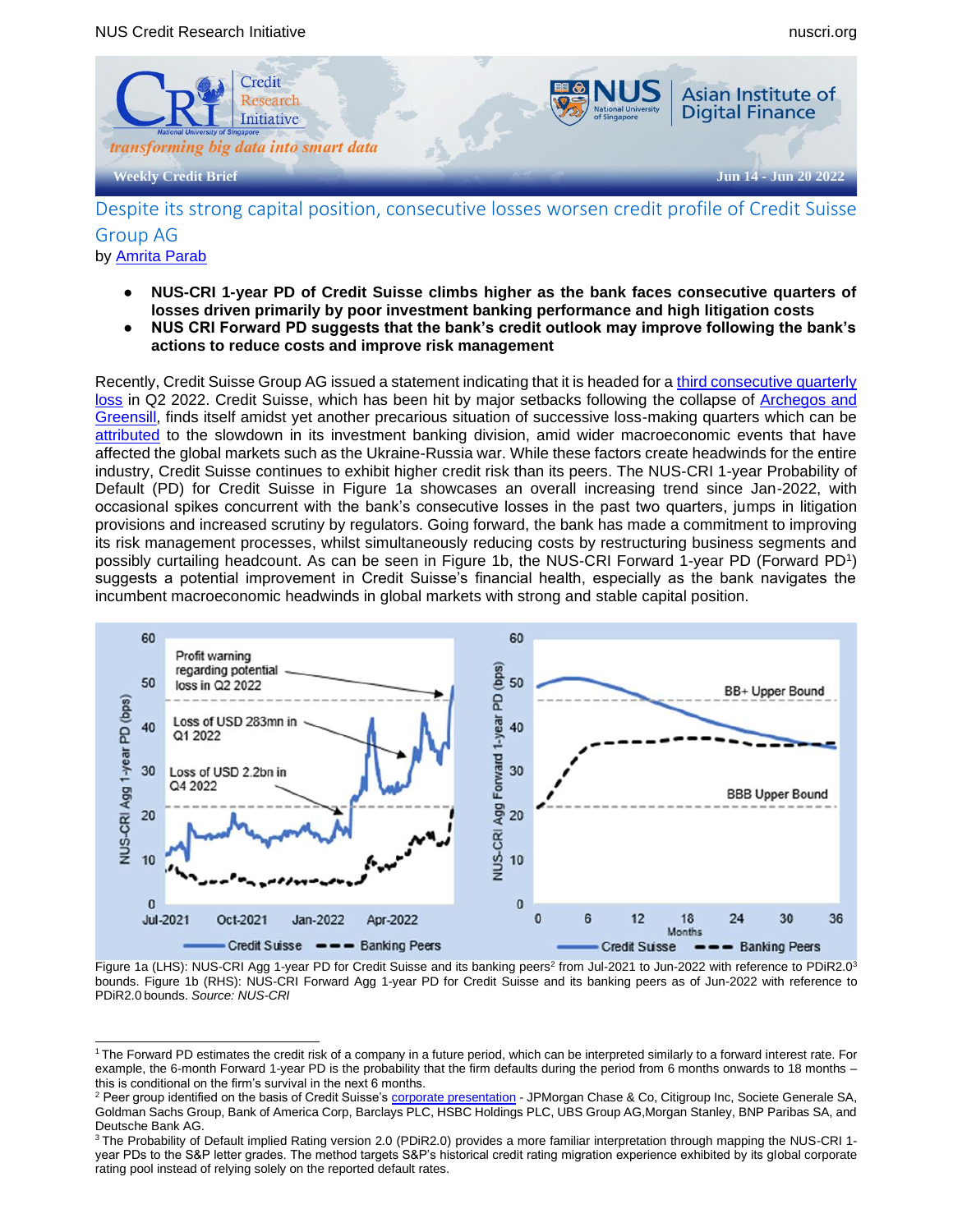#### NUS Credit Research Initiative nuscri.org nuscri.org nuscri.org nuscri.org nuscri.org nuscri.org nuscri.org nuscri

The most recent warning issued by Credit Suisse to the market regarding its worsening financial performance follows two consecutive loss-making quarters driven by a [slowdown](https://www.ft.com/content/83206826-ba9f-48df-af4e-f590ef2de683) in its investment banking revenue and an increase in [litigation-related](https://www.ft.com/content/71912244-17e7-4e0a-9df5-cc270044f70a) provisions. The bank's investment banking division, which took a [USD 5.5bn](https://www.wsj.com/articles/credit-suisses-5-5-billion-archegos-hit-enters-big-league-of-bank-losses-11619256601) hit (22% of FY 2021 revenue) due to the collapse of Archegos Capital Management, has been facing headwinds since 2021<sup>4</sup> as the bank reduces its exposure across asset classes to reign in market risk. With the bank recording a [42% YoY](https://www.credit-suisse.com/about-us-news/en/articles/media-releases/1q22-press-release-202204.html#:~:text=Credit%20Suisse%20reports%20net%20revenues,ratio%20of%2013.8%25%20in%201Q22) drop in revenue in Q1 2022, Credit Suisse's deteriorating financial performance, especially when compared to its peers (See Figure 2a), could spell trouble for the bank's near-term credit risk outlook. Subsequent quarterly revenue reductions and even short-term losses may continue to mount, especially with [equity](https://www.refinitiv.com/perspectives/market-insights/equity-issuance-falls-in-q1-as-investors-shun-risk/) and [debt](https://www.reuters.com/markets/us/us-corporate-bond-deals-ebb-this-year-amid-higher-rates-volatility-bofa-2022-05-17/) issuances depressed across the globe as companies navigate market volatility.

Adding further trouble to the bank's woes are a plethora of legal-based challenges. The bank has been embroiled in [numerous litigations](https://www.bloomberg.com/news/articles/2022-04-27/credit-suisse-s-legal-bills-keep-growing-with-no-end-in-sight) which have been a drag on its profitability. Its [litigation provisions](https://www.ft.com/content/71912244-17e7-4e0a-9df5-cc270044f70a) have been increasing since Q3 2021 (See Figure 2b), which, combined with a [50%](https://www.fnlondon.com/articles/credit-suisse-reveals-284m-loss-as-investment-bank-tumbles-20220427#:~:text=Credit%20Suisse%20unveiled%20a%20loss,was%20worse%20than%20the%20CHF114.) YoY drop in investment banking revenue, drove the bank to register a loss for the quarter. The current macroeconomic environment and the resultant market volatility could mean that the bank may still have to contend with profitability challenges and expectations that asset inflows will remain muted as clients remain wary of adverse market reactions to the bank's performance. Nevertheless, Credit Suisse still benefits from a strong CET1 ratio (Q1 2022: 13.8%), which may provide potential relief to the bank as it still has a strong capital position.



Figure 2a (LHS): Quarterly Net Profit Margin (NPM) of Credit Suisse and its banking peers. Figure 2b (RHS): Quarterly Litigation provisions by Credit Suisse. *Source: Bloomberg, [Credit Suisse's Financial Statements](https://www.credit-suisse.com/about-us/en/events/presentations.html)*

To ensure that the bank has enough liquidity and is in line with regulatory capital requirements, Credit Suisse is planning to <u>raise</u> an additional USD 1.25bn by offering a new AT1 bond<sup>5</sup>. The cost of borrowing on this issuance is close to 10%, almost [3 percentage points](https://www.ft.com/content/7ff9ccba-1384-48d3-90f1-ee6b96288ade) above a similar issuance by the company in the past, and far above the costs incurred by its peers. Furthermore, with close to 16% of Credit Suisse's debt maturing over the next year, should the bank wish to refinance, it is likely that Credit Suisse will face similarly high costs of borrowing in the near future, worsening its credit risk outlook in the short term, as suggested by the short-term increase in Forward PD in Figure 1b.

The Archegos and Greensill scandals resulted not only in a monetary loss but also a reputation<sup>6</sup> loss for the bank. The bank faces a tough task as it tries to rebuild its reputation by addressing lapses in risk management and building better risk control processes<sup>7</sup> . However, going forward, to optimize costs, the management has undertaken a plan to restructure business segments and potentially reduce headcount. However, the current macroeconomic environment may not allow for a smooth transition to recovery as potential recessionary headwinds depress revenue-generating opportunities. If the bank successfully executes the planned overhaul of its business, it may see a potential improvement in its credit health in the medium term. The Forward PD curve in Figure 1b suggests that data-based prediction supports the possibility of such a scenario.

<sup>&</sup>lt;sup>4</sup> The drop in revenue also occurred partly as the bank decided to [exit](https://www.bloomberg.com/news/articles/2021-11-04/credit-suisse-to-shrink-investment-bank-in-wealth-led-overhaul) its prime brokerage business post the Archegos scandal.

<sup>&</sup>lt;sup>5</sup> AT1 bonds, or convertible "Coco" bonds, are converted to equity when certain covenants are breached, normally witnessed during periods of stress for the issuer. For Credit Suisse's latest issuance, the bond will not be converted to equity if the bank's capital ratio falls below the regulatory requirement, but will rather be written down.

 $6$  The fact that the bank continues to face repercussions on multiple current and legacy litigations may prolong its revenue recovery as some litigations such as Greensill are expected to drag on till 2027.

<sup>&</sup>lt;sup>7</sup> The bank also plans to focus on key businesses such as asset and wealth management as these segments typically require lower capital [allocation](https://www.institutionalinvestor.com/article/b14z9tzd0l4dcs/ceo-change-at-credit-suisse-signals-shift-to-wealth-management) and have a [more stable revenue stream](https://www.institutionalinvestor.com/article/b14z9tzd0l4dcs/ceo-change-at-credit-suisse-signals-shift-to-wealth-management) as compared to investment banking.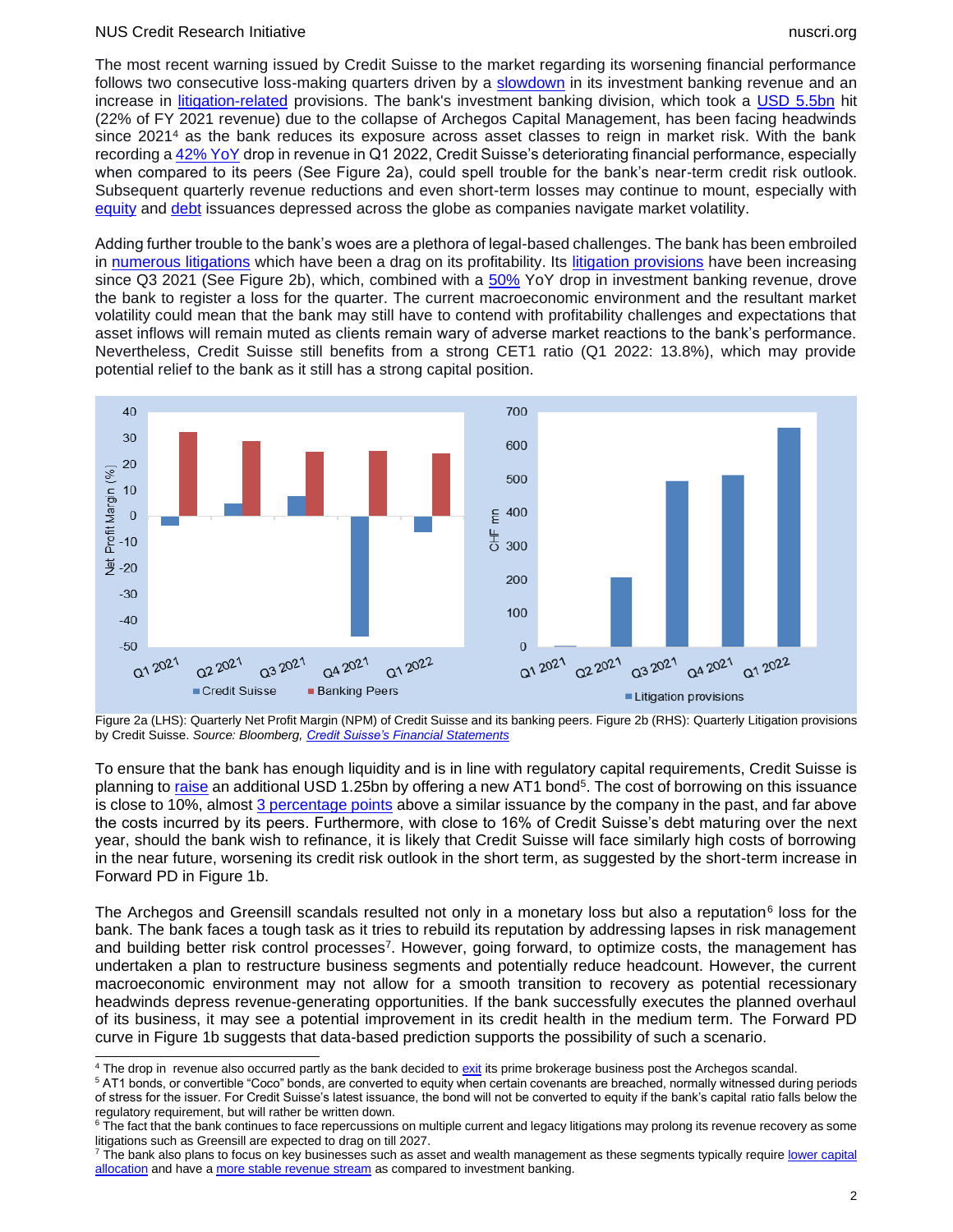### **Credit News**

### **Corporate bond funds bleed billions as Fed ramps up inflation fight**

**Jun 17.** USD 6.6bn was withdrawn from funds that buy lower-quality debt securities, such as US high-yield bonds, in the second week of Jun-2022. While funds that buy US investment-grade bonds reached outflows totaling USD 2.1bn, making it the most bruising week for fund managers since the pandemic sell-off in Mar-2020. High inflation data in the US raised expectations of aggressive monetary policy tightening by the Fed, which might stamp out US growth and send the economy into recession. Investors fear that a looming economic downturn could test companies' ability to repay their debts, sending bond prices even lower this week. [\(FT\)](https://www.ft.com/content/79ddfe64-0dcf-4abf-a7e9-05ded68929d5)

# **U.S. banking stress indicator could worsen after Fed hike**

**Jun 17.** The so-called FRA-OIS spread, which measures the gap between the U.S. three-month forward rate agreement and the overnight index swap rate, increased to 29.55bps on Thursday, its widest since May 23. Widely viewed as a proxy for banking sector risk, a higher spread reflects rising interbank lending risk. Wall Street is also pricing a greater risk of default by U.S. banks. Spreads on five-year credit default swaps (CDS) of JP Morgan, Goldman Sachs, Morgan Stanley, Citigroup, Wells Fargo and Bank of America peaked at fresh two-year highs on Thursday. As such, the stress in the global banking system continues to rise as the interest rate hikes continue to pick up steam. ([Reuters\)](https://www.reuters.com/markets/us/us-banking-stress-indicator-could-worsen-after-fed-hike-2022-06-16/)

# **Corporate loan rates head higher in Europe**

**Jun 18.** Amidst soaring inflation, tighter monetary policy has increased borrowing costs, opposing the trend witnessed during the Covid-19 pandemic where global central banks responded to the economic slowdown through monetary easing. The bond market felt the effect of tighter monetary policy early on, with the cost of borrowing for corporate issuers almost doubling QoQ in Q1 2022. As banks' cost of capital continues to rise, the effect is most likely to potentially seep into the corporate borrowing sector, with the utility sector expected to be hardest hit owing to weakened liquidity. [\(Bloomberg\)](https://www.bloomberg.com/news/articles/2022-06-18/corporate-loan-rates-head-higher-in-europe-as-inflation-bites)

#### **China under pressure to reform debt market as foreign inflows slow**

**Jun 15**. Global investor confidence in China continues to diminish amid capital outflows between Jan-2022 to Apr-2022 amounting to USD 35bn, owing primarily to reduced procedural clarity in handling defaults in the country's high-profile debt-laden companies. Furthermore, domestic demand for China's corporate debt remains low despite government efforts, adding to concerns about growing outflows. Rising US treasury yields have further curtailed the attractiveness of Chinese bonds to bond investors. The market views improving default procedures transparency and access to Chinese futures as potential measures to improve investor activity. [\(FT\)](https://www.ft.com/content/879bbed4-4d1b-4223-b01e-d027461fc891)

#### **With the Fed raising rates, companies take a fresh look at financing costs**

**Jun 17.** In response to recent interest rate hikes by the Federal Reserve, companies have been refining their cash flow strategies to address the rising borrowing costs. Interest rates were hiked for the third time this 2022 and are expected to continue to rise further over the next few quarters of the year. Companies with floating-rate debt seem the hardest hit, expecting higher interest costs to arise earlier than expected. Businesses attempt to improve cash flow by collecting receivables, delaying payables, retiring debt, switching to short-term cash investments, and delaying new bond and loan issuance. [\(WSJ\)](https://www.wsj.com/articles/with-the-fed-raising-rates-companies-take-a-fresh-look-at-financing-costs-11655458201?mod=Searchresults_pos14&page=1)

**Credit investors are hoarding cash after biggest loss since 2020** [\(Bloomberg\)](https://www.bloomberg.com/news/articles/2022-06-17/credit-investors-are-hoarding-cash-after-biggest-loss-since-2020)

**Tech bear market's latest casualty is pandemic-era convertible debt** [\(Bloomberg](https://www.bloomberg.com/news/articles/2022-06-16/tech-bear-market-hammers-pandemic-era-debt-to-distressed-levels)[\)](https://www.wsj.com/articles/10-year-treasury-yield-dips-below-1-5-11623256393)

Looming debt crunch positions Laos as next possible Asia default [\(Bloomberg\)](https://www.bloomberg.com/news/articles/2022-06-14/looming-debt-crunch-positions-laos-as-next-possible-asia-default)